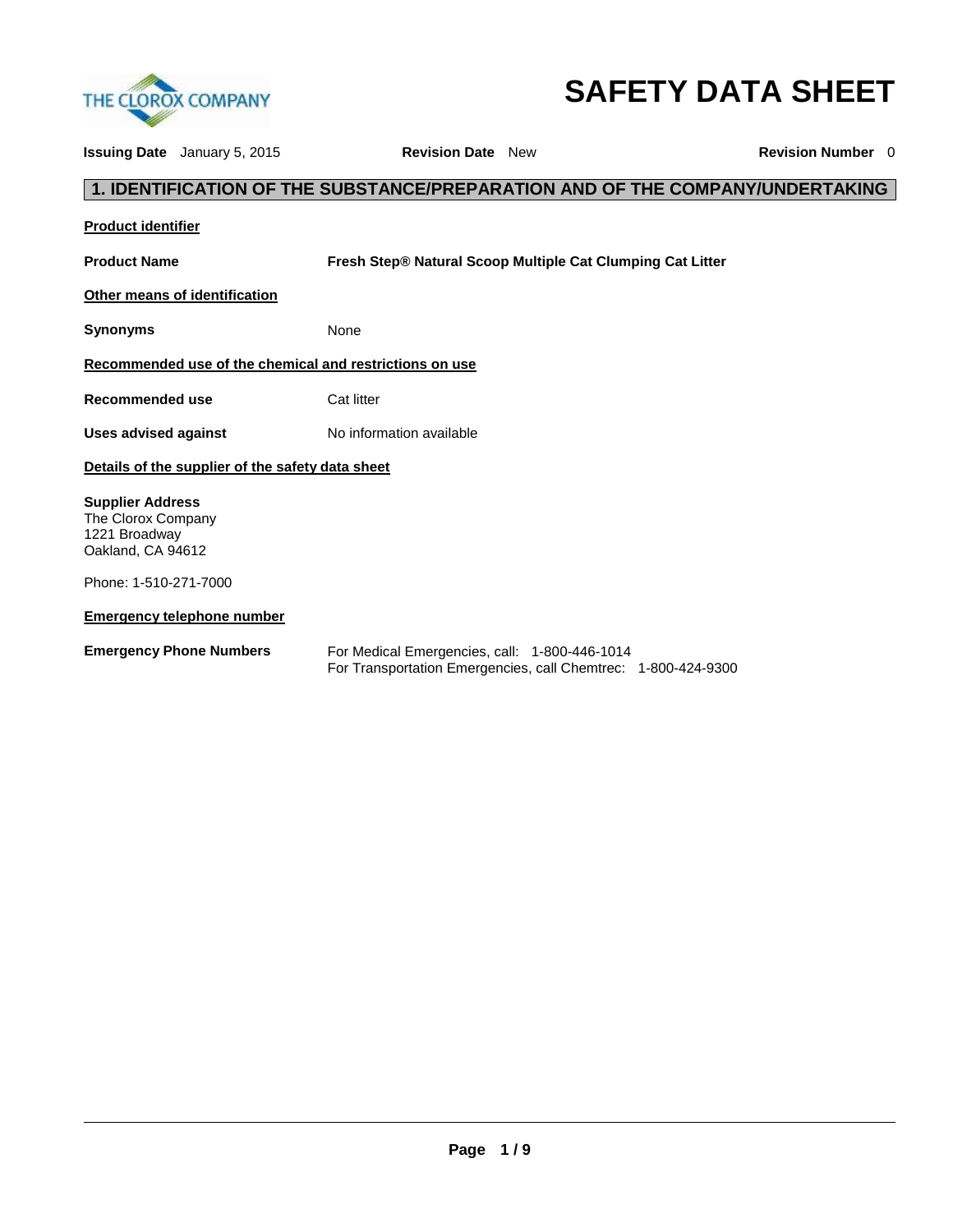# **2. HAZARDS IDENTIFICATION**

# **Classification**

This chemical is considered hazardous by the 2012 OSHA Hazard Communication Standard (29 CFR 1910.1200).

Toxic to Reproduction Category 1B

### **GHS Label elements, including precautionary statements**

|                          |                                                                      | <b>Emergency Overview</b>     |  |      |      |
|--------------------------|----------------------------------------------------------------------|-------------------------------|--|------|------|
| <b>Signal word</b>       |                                                                      | <b>Danger</b>                 |  |      |      |
| <b>Hazard Statements</b> | May damage fertility or the unborn child.                            |                               |  |      |      |
|                          |                                                                      |                               |  |      |      |
|                          | Appearance Small, light tan wood<br>pieces with fine black particles | Physical State Granular solid |  | Odor | Wood |

# **Precautionary Statements - Prevention**

Obtain special instructions before use. Do not handle until all safety precautions have been read and understood. Wear protective gloves, eye protection, and face protection. Do not breathe dust.

### **Precautionary Statements - Response**

If exposed or concerned: Get medical advice.

### **Precautionary Statements - Storage**

Store locked up.

# **Precautionary Statements - Disposal**

Dispose of contents in accordance with all applicable federal, state, and local regulations.

# **Hazards not otherwise classified (HNOC)**

Not applicable.

### **Unknown Toxicity**

99% of the mixture consists of ingredients of unknown toxicity.

### **Other information**

Cat feces can sometimes transmit a disease called toxoplasmosis. Pregnant women and immunosuppressed persons are most susceptible. Always remember to wash hands thoroughly after handling used cat litter. Unused cat litter poses no toxoplasmosis threat. Inhalation of dust may irritate respiratory tract.

# **Interactions with Other Chemicals**

None known.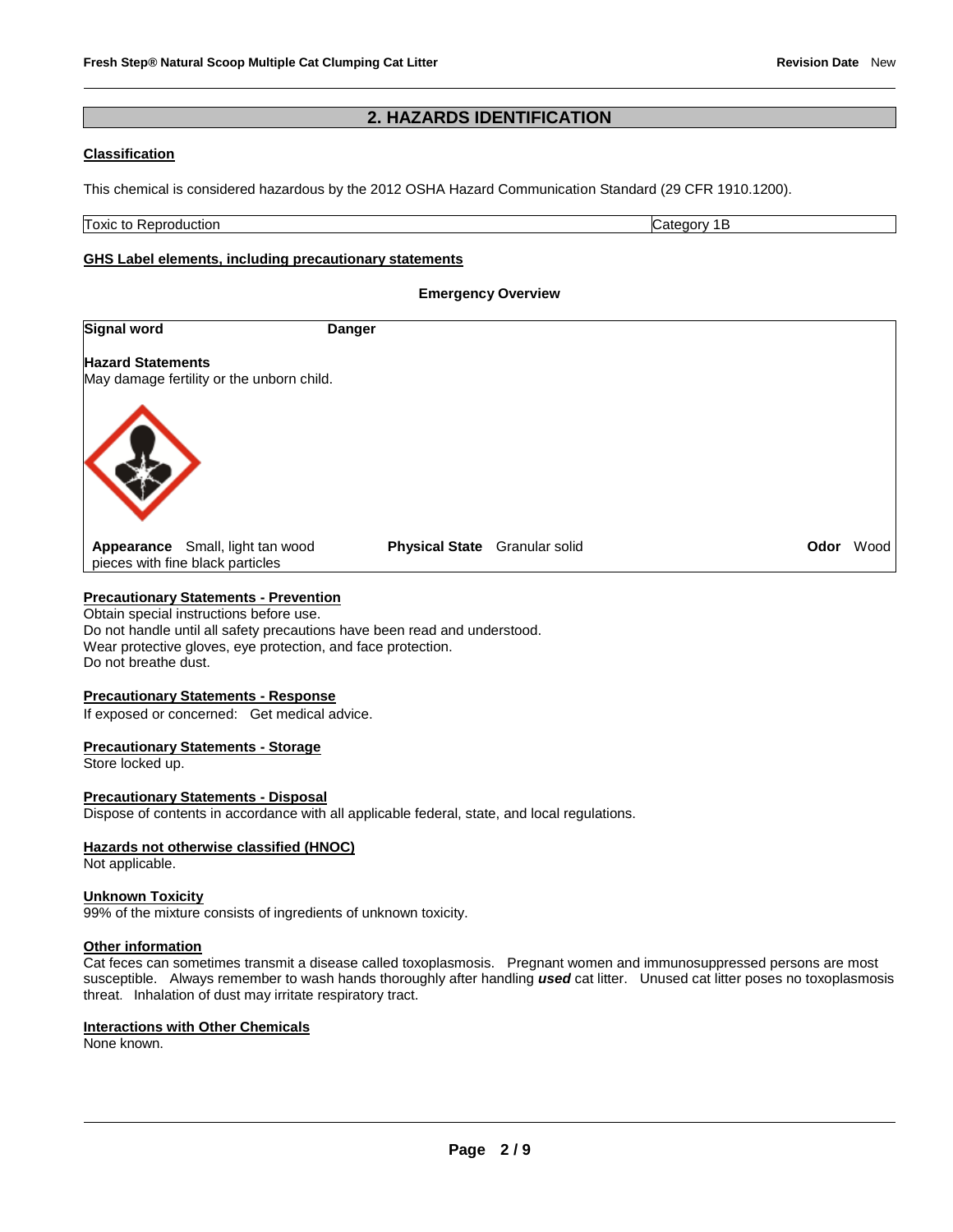# **3. COMPOSITION/INFORMATION ON INGREDIENTS**

| <b>Chemical Name</b>                                                                                                                           |                                                                                                                                                                                                                                       | <b>CAS-No</b>                                                                              | Weight %  | <b>Trade Secret</b> |
|------------------------------------------------------------------------------------------------------------------------------------------------|---------------------------------------------------------------------------------------------------------------------------------------------------------------------------------------------------------------------------------------|--------------------------------------------------------------------------------------------|-----------|---------------------|
| Sodium tetraborate pentahydrate                                                                                                                |                                                                                                                                                                                                                                       | $\overline{12179}$ -04-3                                                                   | $0.1 - 1$ |                     |
|                                                                                                                                                |                                                                                                                                                                                                                                       | * The exact percentage (concentration) of composition has been withheld as a trade secret. |           |                     |
|                                                                                                                                                |                                                                                                                                                                                                                                       | <b>4. FIRST AID MEASURES</b>                                                               |           |                     |
| <b>First aid measures</b>                                                                                                                      |                                                                                                                                                                                                                                       |                                                                                            |           |                     |
| <b>General Advice</b>                                                                                                                          |                                                                                                                                                                                                                                       | Show this safety data sheet to the doctor in attendance.                                   |           |                     |
| <b>Eye Contact</b>                                                                                                                             | Hold eye open and rinse slowly and gently with water for 15 - 20 minutes. Remove contact<br>lenses, if present, after the first 5 minutes, then continue rinsing eye. Call a poison control<br>center or doctor for treatment advice. |                                                                                            |           |                     |
| <b>Skin Contact</b>                                                                                                                            |                                                                                                                                                                                                                                       | Rinse skin with plenty of water. If irritation persists, call a doctor.                    |           |                     |
| <b>Inhalation</b>                                                                                                                              | Move to fresh air. If breathing problems develop, call a doctor.                                                                                                                                                                      |                                                                                            |           |                     |
| Ingestion                                                                                                                                      | Drink a glassful of water. Call a doctor or poison control center.                                                                                                                                                                    |                                                                                            |           |                     |
| <b>Protection of First-aiders</b>                                                                                                              | Avoid contact with skin, eyes, and clothing. Use personal protective equipment as<br>required. Wear personal protective clothing (see section 8).                                                                                     |                                                                                            |           |                     |
| Most important symptoms and effects, both acute and delayed                                                                                    |                                                                                                                                                                                                                                       |                                                                                            |           |                     |
| <b>Most Important Symptoms and</b><br><b>Effects</b>                                                                                           |                                                                                                                                                                                                                                       | May cause slight eye irritation. Inhalation of dust may irritate nose and throat.          |           |                     |
| Indication of any immediate medical attention and special treatment needed                                                                     |                                                                                                                                                                                                                                       |                                                                                            |           |                     |
| <b>Notes to Physician</b>                                                                                                                      | Treat symptomatically.                                                                                                                                                                                                                |                                                                                            |           |                     |
|                                                                                                                                                |                                                                                                                                                                                                                                       | <b>5. FIRE-FIGHTING MEASURES</b>                                                           |           |                     |
| <b>Suitable Extinguishing Media</b><br>Use extinguishing measures that are appropriate to local circumstances and the surrounding environment. |                                                                                                                                                                                                                                       |                                                                                            |           |                     |

# **Unsuitable Extinguishing Media**

None known.

**Specific Hazards Arising from the Chemical** None known.

### **Explosion Data**

**Sensitivity to Mechanical Impact** None.

**Sensitivity to Static Discharge Mone.** 

# **Protective equipment and precautions for firefighters**

As in any fire, wear self-contained breathing apparatus pressure-demand, MSHA/NIOSH (approved or equivalent) and full protective gear.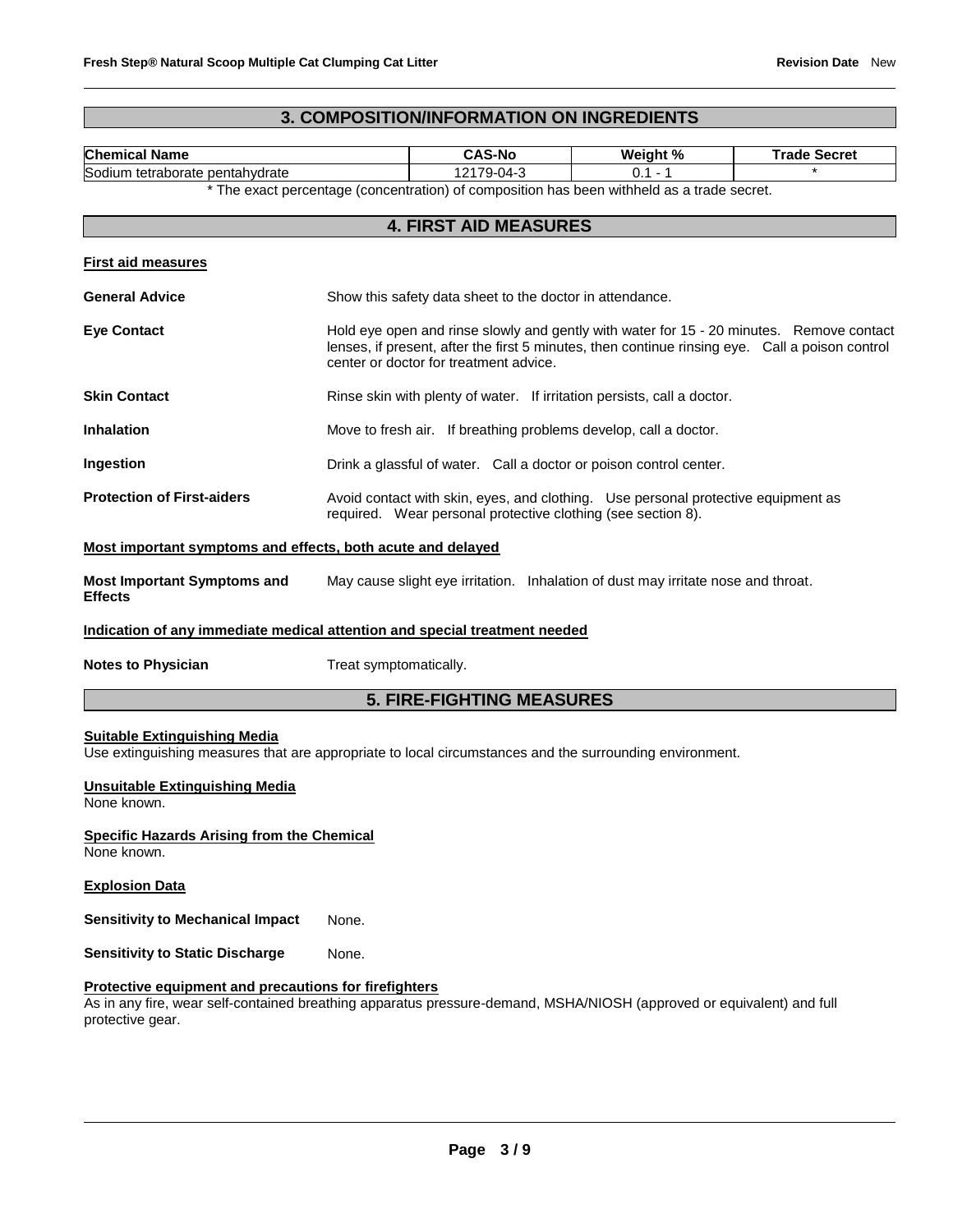# **6. ACCIDENTAL RELEASE MEASURES**

# **Personal precautions, protective equipment and emergency procedures**

| <b>Personal Precautions</b>                          | Avoid contact with eyes, skin, and clothing. Ensure adequate ventilation. Use personal<br>protective equipment as required.                                                                                      |  |  |  |
|------------------------------------------------------|------------------------------------------------------------------------------------------------------------------------------------------------------------------------------------------------------------------|--|--|--|
| <b>Other Information</b>                             | Refer to protective measures listed in Sections 7 and 8.                                                                                                                                                         |  |  |  |
| <b>Environmental precautions</b>                     |                                                                                                                                                                                                                  |  |  |  |
| <b>Environmental Precautions</b>                     | See Section 12 for ecological Information.                                                                                                                                                                       |  |  |  |
| Methods and material for containment and cleaning up |                                                                                                                                                                                                                  |  |  |  |
| <b>Methods for Containment</b>                       | Prevent further spillage if safe to do so.                                                                                                                                                                       |  |  |  |
| <b>Methods for Cleaning Up</b>                       | Vacuum sweep, if possible, to avoid generating airborne dust.  Wash residual down to<br>sanitary sewer. Contact the sanitary treatment facility in advance to assure ability to<br>process washed-down material. |  |  |  |

# **7. HANDLING AND STORAGE**

### **Precautions for safe handling**

Handling **Handle in accordance with good industrial hygiene and safety practice. Avoid contact with and the Handle in accordance with good industrial hygiene and safety practice. Avoid contact with** skin, eyes, and clothing. Do not eat, drink, or smoke when using this product.

### **Conditions for safe storage, including any incompatibilities**

**Storage** Store in a dry area.

**Incompatible Products** None known.

# **8. EXPOSURE CONTROLS/PERSONAL PROTECTION**

### **Control parameters**

# **Exposure Guidelines**

| <b>Chemical Name</b>                          | <b>ACGIH TLV</b>                                                                                                                                                                     | <b>OSHA PEL</b> | <b>NIOSH IDLH</b> |
|-----------------------------------------------|--------------------------------------------------------------------------------------------------------------------------------------------------------------------------------------|-----------------|-------------------|
| Sodium tetraborate pentahydrate<br>12179-04-3 | STEL - 6 mg/m <sup>3</sup><br>(inhalable fraction) <sup>a</sup><br>$STEL - 2 mg/m3$<br>(inhalable fraction) <sup>a</sup><br><sup>a</sup> Listed under<br>borate compounds, inorganic | None            | TWA - 1 mg/m $^3$ |

*ACGIH TLV: American Conference of Governmental Industrial Hygienists - Threshold Limit Value. OSHA PEL: Occupational Safety and Health Administration - Permissible Exposure Limits. NIOSH IDLH: Immediately Dangerous to Life or Health.*

### **Appropriate engineering controls**

### **Engineering Measures Showers** Eyewash stations Ventilation systems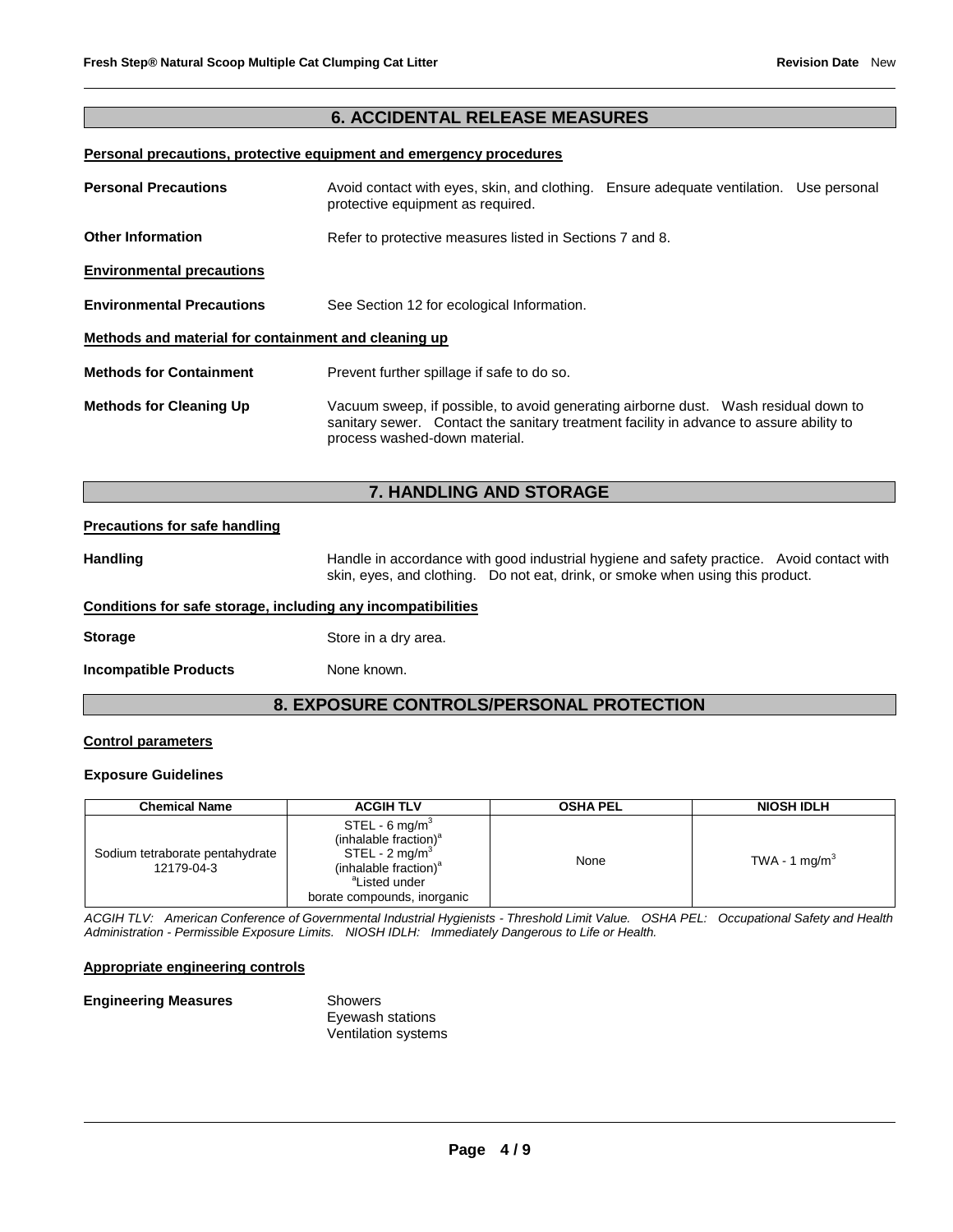**Individual protection measures, such as personal protective equipment**

|                                 | individual protection measures, such as personal protective equipment                                                                                                                                                                                                                  |
|---------------------------------|----------------------------------------------------------------------------------------------------------------------------------------------------------------------------------------------------------------------------------------------------------------------------------------|
| <b>Eye/Face Protection</b>      | Wear safety glasses.                                                                                                                                                                                                                                                                   |
| <b>Skin and Body Protection</b> | Wear rubber or neoprene gloves.                                                                                                                                                                                                                                                        |
| <b>Respiratory Protection</b>   | No protective equipment is needed under normal use conditions. If exposure limits are<br>exceeded or irritation is experienced, NIOSH/MSHA approved respiratory protection should<br>be worn. Respiratory protection must be provided in accordance with current local<br>regulations. |
| <b>Hygiene Measures</b>         | Handle in accordance with good industrial hygiene and safety practice.                                                                                                                                                                                                                 |

# **9. PHYSICAL AND CHEMICAL PROPERTIES**

# **Physical and Chemical Properties**

| <b>Physical State</b>                                   | Dry solid                        |                       |                          |
|---------------------------------------------------------|----------------------------------|-----------------------|--------------------------|
| Appearance                                              | Granular                         | Odor                  | Wood                     |
| Color                                                   | Light tan wood pieces with black | <b>Odor Threshold</b> | No information available |
|                                                         | particles                        |                       |                          |
| <b>Property</b>                                         | <b>Values</b>                    | <b>Remarks/Method</b> |                          |
| рH                                                      | Not applicable                   | None known            |                          |
| <b>Melting/freezing point</b>                           | No data available                | None known            |                          |
| Boiling point / boiling range                           | No data available                | None known            |                          |
| <b>Flash Point</b>                                      | Will burn if ignited.            | None known            |                          |
| <b>Evaporation rate</b>                                 | No data available                | None known            |                          |
| Flammability (solid, gas)                               | No data available                | None known            |                          |
| <b>Flammability Limits in Air</b>                       |                                  |                       |                          |
| <b>Upper flammability limit</b>                         | No data available                | None known            |                          |
| Lower flammability limit                                | No data available                | None known            |                          |
| Vapor pressure                                          | No data available                | None known            |                          |
| <b>Vapor density</b>                                    | No data available                | None known            |                          |
| <b>Bulk density</b>                                     | $-0.2$ g/cm <sup>3</sup>         | None known            |                          |
| <b>Water Solubility</b>                                 | Insoluble in water               | None known            |                          |
| Solubility in other solvents                            | No data available                | None known            |                          |
| Partition coefficient: n-octanol/waterNo data available |                                  | None known            |                          |
| <b>Autoignition temperature</b>                         | No data available                | None known            |                          |
| <b>Decomposition temperature</b>                        | No data available                | None known            |                          |
| <b>Kinematic viscosity</b>                              | No data available                | None known            |                          |
| <b>Dynamic viscosity</b>                                | No data available                | None known            |                          |
| <b>Explosive Properties</b>                             | Not explosive                    |                       |                          |
| <b>Oxidizing Properties</b>                             | No data available                |                       |                          |
| <b>Other Information</b>                                |                                  |                       |                          |
| <b>Softening Point</b>                                  | No data available                |                       |                          |
| <b>VOC Content (%)</b>                                  | No data available                |                       |                          |
| <b>Particle Size</b>                                    | No data available                |                       |                          |
| <b>Particle Size Distribution</b>                       | No data available                |                       |                          |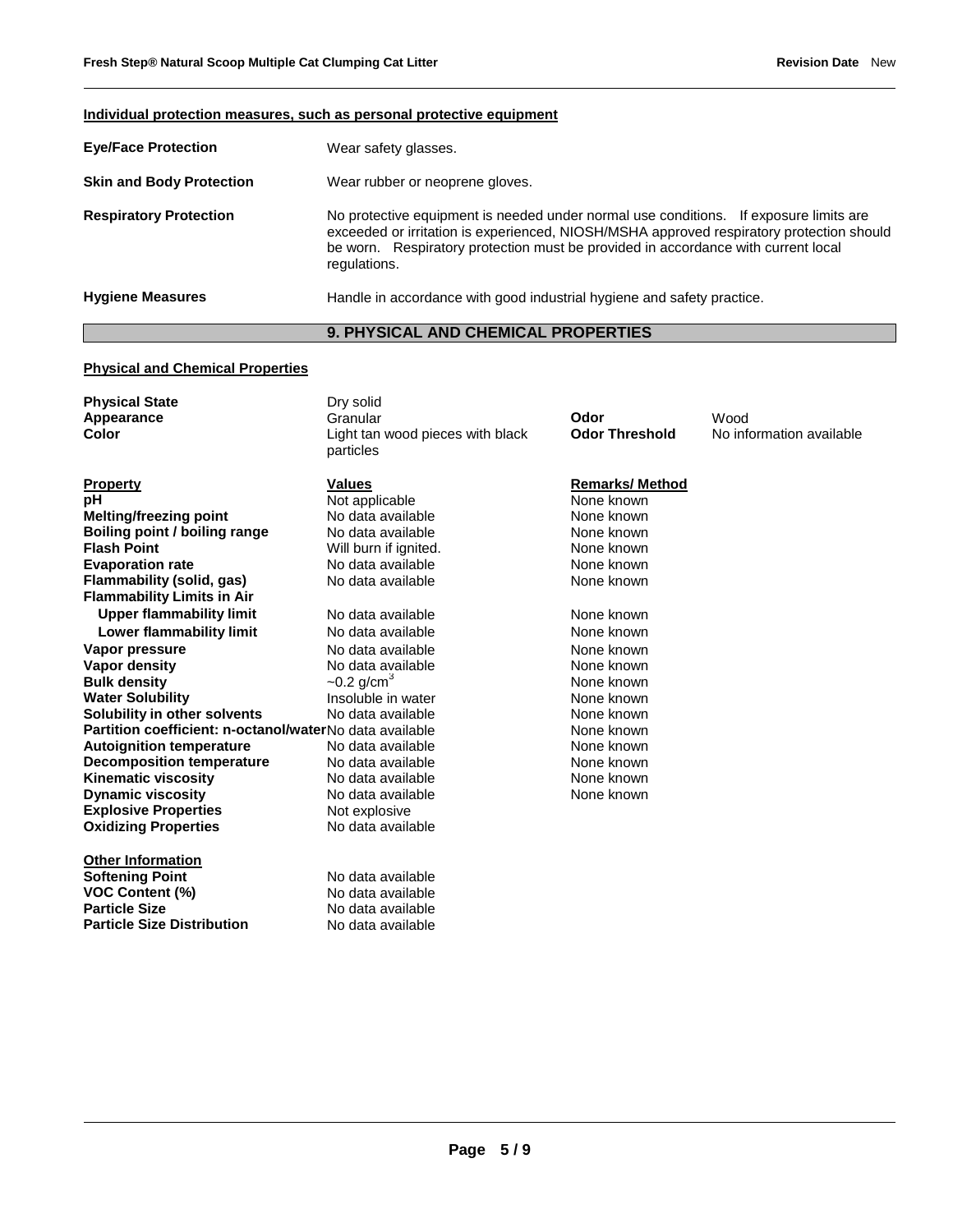# **10. STABILITY AND REACTIVITY**

# **Reactivity**

None known.

# **Chemical stability**

Stable under recommended storage conditions.

# **Possibility of Hazardous Reactions**

None under normal processing.

# **Conditions to avoid**

None known.

# **Incompatible materials**

None known.

# **Hazardous Decomposition Products**

None known.

# **11. TOXICOLOGICAL INFORMATION**

# **Information on likely routes of exposure**

### **Product Information** .

| <b>Inhalation</b>   | Inhalation may irritate respiratory tract. |
|---------------------|--------------------------------------------|
| <b>Eve Contact</b>  | Dust may cause temporary eye irritation.   |
| <b>Skin Contact</b> | Minor or no effects expected.              |
| Ingestion           | Minor or no effects expected.              |

# **Component Information**

| Chemical Name                                               | <b>_D50 Oral</b> | ∟D50 Dermal    | ∟C50 Inhalation |
|-------------------------------------------------------------|------------------|----------------|-----------------|
| m tetraborate pentahydrate<br>odiumہ <b>۔</b><br>12179-04-3 | ⊦q/kg (Rat`      | `q/kg (Rabbit) |                 |

# **Information on toxicological effects**

| <b>Symptoms</b>               | May cause redness and tearing of the eyes. Inhalation may irritate respiratory tract.      |  |
|-------------------------------|--------------------------------------------------------------------------------------------|--|
|                               | Delayed and immediate effects as well as chronic effects from short and long-term exposure |  |
| <b>Sensitization</b>          | No information available.                                                                  |  |
| <b>Mutagenic Effects</b>      | No information available.                                                                  |  |
| Carcinogenicity               | Contains no ingredient listed as a carcinogen.                                             |  |
| <b>Reproductive Toxicity</b>  | Contains a known or suspected reproductive toxin (sodium tetraborate pentahydrate).        |  |
| <b>STOT - single exposure</b> | No information available.                                                                  |  |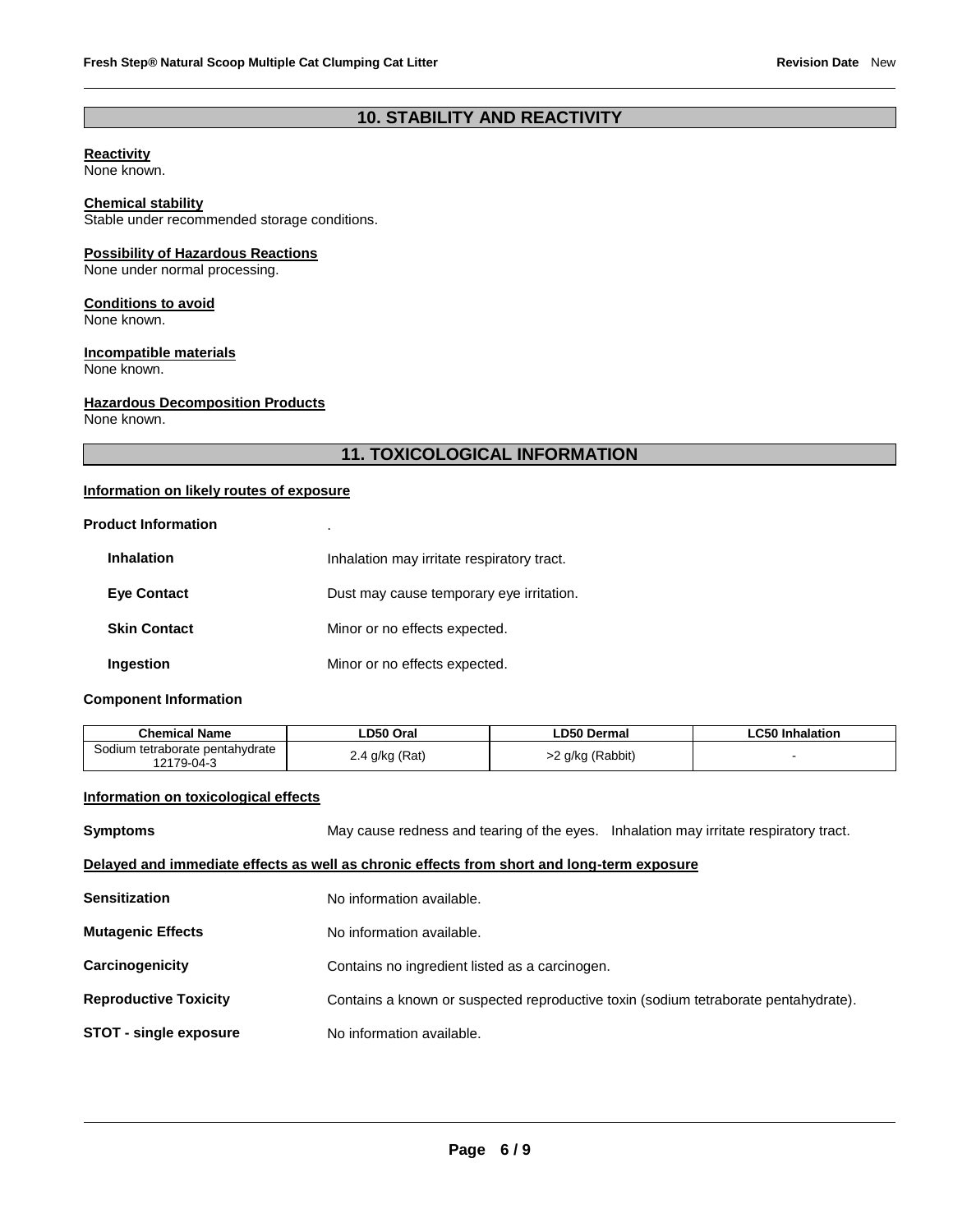| <b>STOT - repeated exposure</b> | No information available.                                                                |  |
|---------------------------------|------------------------------------------------------------------------------------------|--|
| <b>Chronic Toxicity</b>         | Contains a known or suspected reproductive toxin. Possible risk of irreversible effects. |  |
| <b>Target Organ Effects</b>     | Reproductive system.                                                                     |  |
| Aspiration Hazard               | Not an aspiration hazard.                                                                |  |

### **Numerical measures of toxicity - Product Information**

**The following values are calculated based on chapter 3.1 of the GHS document** No information available.

# **12. ECOLOGICAL INFORMATION**

### **Ecotoxicity**

The environmental impact of this product has not been fully investigated.

### **Persistence and Degradability**

No information available.

# **Bioaccumulation**

No information available.

# **Other adverse effects**

Used cat litter is not recommended for use in the garden.

# **13. DISPOSAL CONSIDERATIONS**

### **Disposal methods**

Reclaim, if possible, since material may be used as an absorbent for liquid spills. Dispose of in accordance with all applicable federal, state, and local regulations.

### **Contaminated Packaging**

Dispose of in accordance with all applicable federal, state, and local regulations.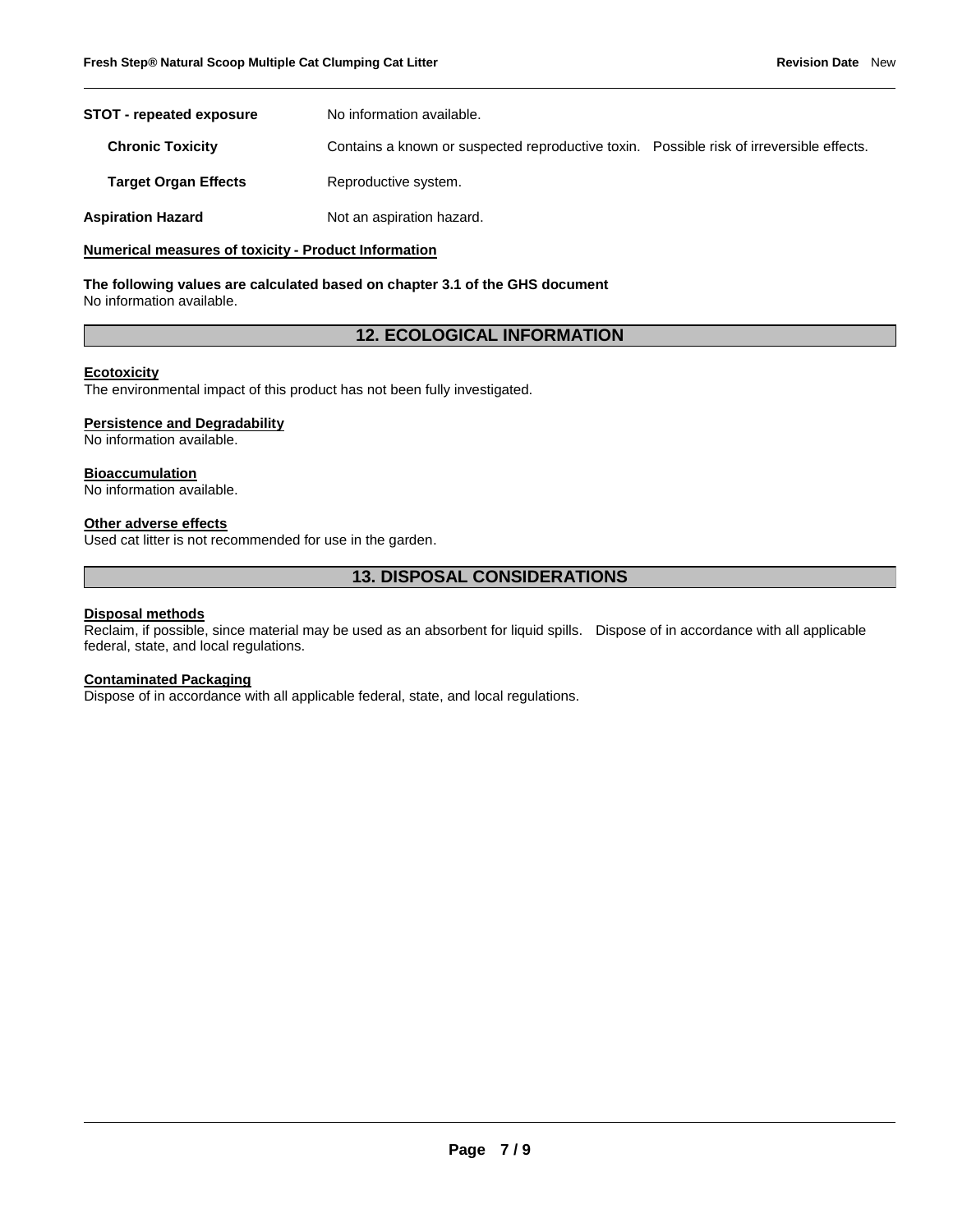| <b>14. TRANSPORT INFORMATION</b>  |                |  |
|-----------------------------------|----------------|--|
| <b>DOT</b>                        | Not regulated. |  |
| <b>TDG</b>                        | Not regulated. |  |
| <b>ICAO</b>                       | Not regulated. |  |
| <b>IATA</b>                       | Not regulated. |  |
| <b>IMDG/IMO</b>                   | Not regulated. |  |
| <b>15. REGULATORY INFORMATION</b> |                |  |

### **Chemical Inventories**

| <b>TSCA</b>     | All components of this product are either on the TSCA 8(b) Inventory or otherwise exempt |
|-----------------|------------------------------------------------------------------------------------------|
|                 | from listing.                                                                            |
| <b>DSL/NDSL</b> | All components are on the DSL or NDSL.                                                   |

**TSCA** - United States Toxic Substances Control Act Section 8(b) Inventory **DSL/NDSL** - Canadian Domestic Substances List/Non-Domestic Substances List

### **U.S. Federal Regulations**

### **SARA 313**

Section 313 of Title III of the Superfund Amendments and Reauthorization Act of 1986 (SARA). This product does not contain any chemicals which are subject to the reporting requirements of the Act and Title 40 of the Code of Federal Regulations, Part 372

|  | <b>SARA 311/312 Hazard Categories</b> |
|--|---------------------------------------|
|  |                                       |

| <b>Acute Health Hazard</b>               | N٥  |
|------------------------------------------|-----|
| <b>Chronic Health Hazard</b>             | Yes |
| <b>Fire Hazard</b>                       | N٥  |
| <b>Sudden Release of Pressure Hazard</b> | N٥  |
| <b>Reactive Hazard</b>                   | N٥  |

### **Clean Water Act**

This product does not contain any substances that are regulated pollutants pursuant to the Clean Water Act (40 CFR 122.21 and 40 CFR 122.42)

# **CERCLA**

This material, as supplied, does not contain any substances regulated as hazardous substances under the Comprehensive Environmental Response Compensation and Liability Act (CERCLA) (40 CFR 302) or the Superfund Amendments and Reauthorization Act (SARA) (40 CFR 355). There may be specific reporting requirements at the local, regional, or state level pertaining to releases of this material.

### **US State Regulations**

### **California Proposition 65**

This product does not contain any Proposition 65 chemicals.

### **U.S. State Right-to-Know Regulations**

| <b>Chemical Name</b>                          | <b>New Jersey</b> | Massachusetts   Pennsylvania | <b>Rhode Island</b> | <b>Illinois</b> |
|-----------------------------------------------|-------------------|------------------------------|---------------------|-----------------|
| Sodium tetraborate pentahydrate<br>12179-04-3 |                   |                              |                     |                 |
| Carbon<br>7440-44-0                           |                   |                              |                     |                 |